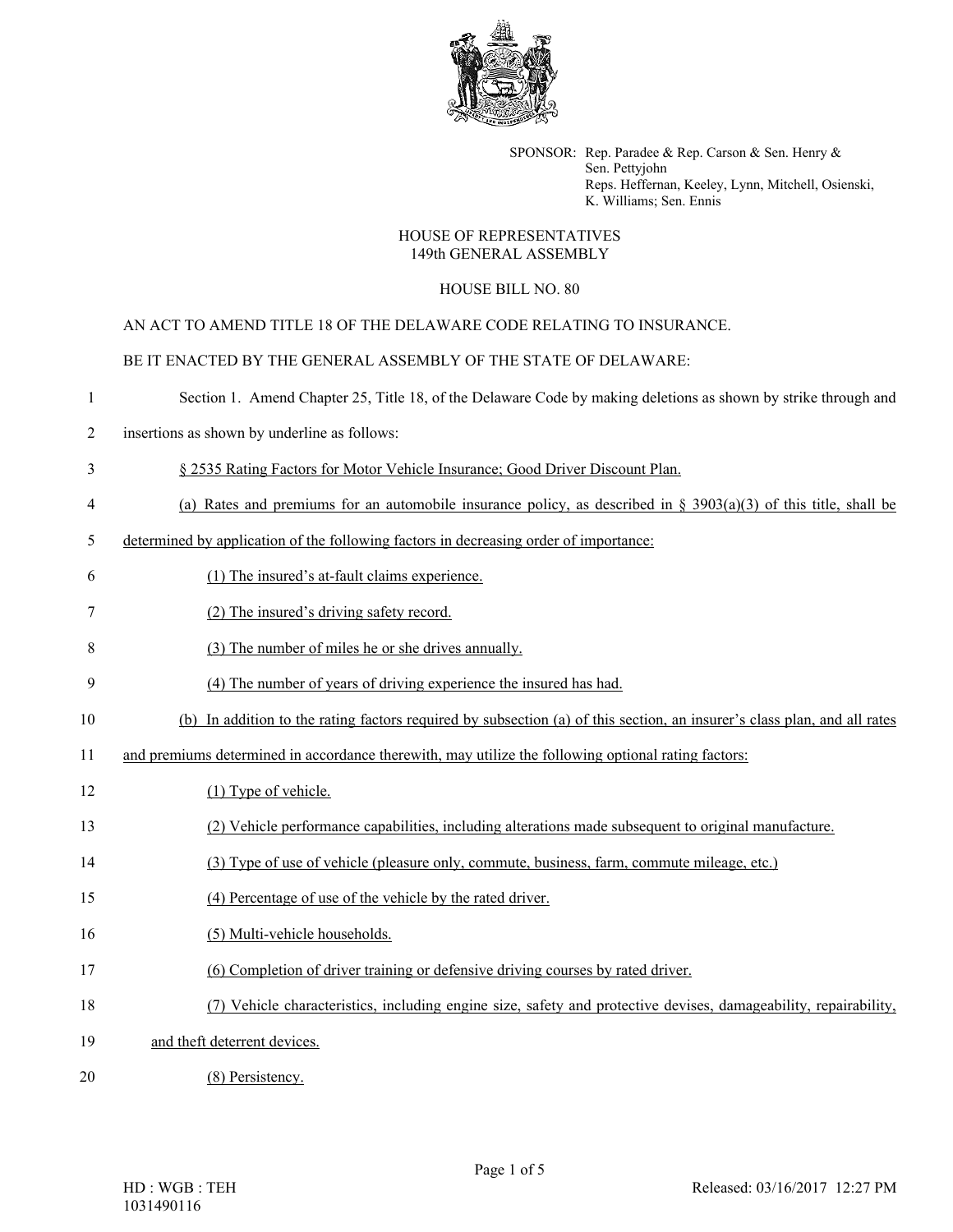| 21 | a. At policy renewal, persistency credit may be applied by an insurer or affiliate for the current named                 |
|----|--------------------------------------------------------------------------------------------------------------------------|
| 22 | insured. Persistency credit may also be applied when issuing a separate new automobile policy for a person who is        |
| 23 | not the named insured on a policy, but is otherwise currently insured.                                                   |
| 24 | b. An insurer shall not apply a persistency credit for a new policy issued to an individual, unless that                 |
| 25 | individual is currently insured. Nor shall any insurer apply persistency, at any time, when based in whole or in         |
| 26 | part upon automobile insurance coverage provided by a non-affiliated insurer.                                            |
| 27 | c. This subsection shall not be construed to expand or restrict an insurer's ability to obtain evidence of a             |
| 28 | person's driving safety record. However, when such evidence concerns proof of prior insurance, this subsection           |
| 29 | shall apply.                                                                                                             |
| 30 | d. For purposes of this subsection, "currently insured" means a person who is presently covered for                      |
| 31 | automobile insurance by the insurer or an affiliate, other than as an unnamed person who is covered under a              |
| 32 | permissive user or similar provision.                                                                                    |
| 33 | (9) Non-smoker status.                                                                                                   |
| 34 | (10) Secondary driver characteristics. For drivers not assigned as a primary or secondary driver to another              |
| 35 | vehicle, this factor may be composed of a combination of the following factors: safety record, years licensed and driver |
| 36 | training.                                                                                                                |
| 37 | (11) Multi-policies with the same, or an affiliated, company.                                                            |
| 38 | (12) Relative claims frequency. This factor shall contain a maximum of 20 categories and shall reflect where             |
| 39 | the insured vehicle is garaged. These categories shall be based on grouping the zip codes in the state into bands.       |
| 40 | Alternately, the bands could be based on grouping the census tracts in the State. Each band shall contain areas with a   |
| 41 | similar average claims frequency. In the event that the data for a zip code or census tract is not fully credible, the   |
| 42 | adjustment process described by the regulations promulgated pursuant to this section shall be followed.                  |
| 43 | (13) Relative claims severity. This factor shall contain a maximum of 20 categories and shall reflect where the          |
| 44 | insured vehicle is garaged. These categories shall be based on grouping the zip codes in the state into bands.           |
| 45 | Alternately, the bands could be based on grouping the census tracts in the State. Each band shall contain areas with a   |
| 46 | similar average claims severity. In the event that the data for a zip code or census tract is not fully credible, the    |
| 47 | adjustment process described by the regulations promulgated pursuant to this section shall be followed.                  |
| 48 | (c) The Commissioner shall adopt regulations setting forth the respective weight to be given each factor in              |
| 49 | determining automobile rates and premiums. Notwithstanding any other provision of law, the use of any criterion without  |
| 50 | approval shall constitute unfair discrimination.                                                                         |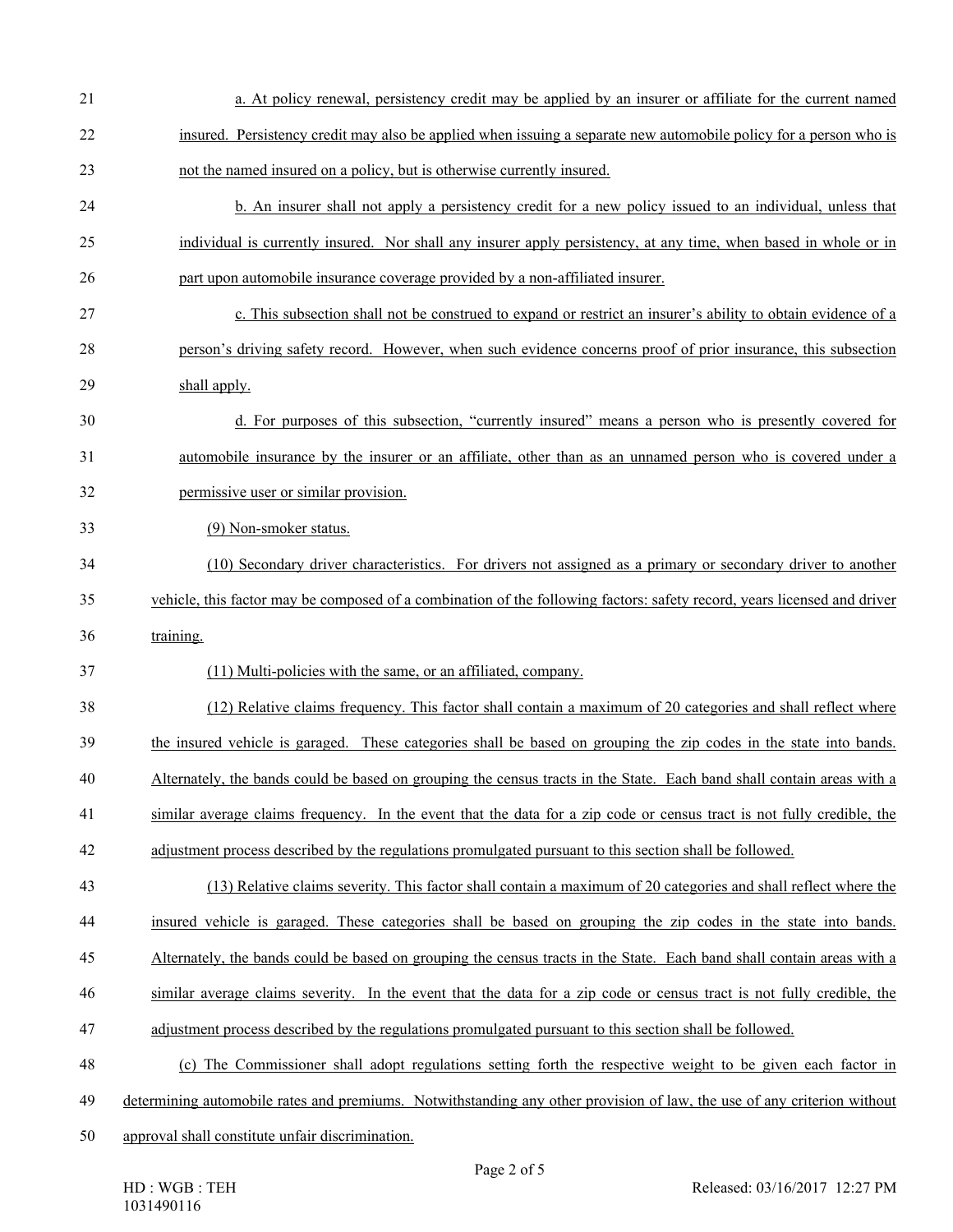51 (d) Except as expressly set forth in this subsection, the four mandatory factors set forth in subsection (a) of this 52 subsection may not be combined with any other factor. Optional rating factors for percent use and driver training may be 53 combined with number of years of driving experience. If an insurer elects to combine number of years of driving 54 experience with percent use or driver training, the insurer shall demonstrate in its class plan that the rating factors used in 55 combination, when considered individually, comply with the weight ordering requirements the Commissioner shall 56 establish by regulation. 57 (e) (1) Every person who meets the criteria of subsection (h) of this section shall be qualified to purchase a Good 58 Driver Discount policy from the insurer of his or her choice. An insurer shall not refuse to offer and sell a Good Driver 59 Discount policy to any person who meets the standards of this section. 60 (2) The rate charged for a Good Driver Discount policy shall comply with subsection (a) of this section and 61 shall be at least 10 percent below the rate the insured would otherwise have been charged for the same coverage. Rates 62 for Good Driver Discount policies shall be approved pursuant to this chapter. 63 (f) The absence of prior automobile insurance coverage, in and of itself, shall not be a criterion for determining 64 eligibility for a Good Driver Discount policy, or generally for automobile rates, premiums or insurability. 65 (g) An insurer may refuse to sell a Good Driver Discount Policy insuring a motorcycle unless all named insureds 66 have been licensed to drive a motorcycle for the previous three years. 67 (h) A person is qualified to purchase a Good Driver Discount policy if he or she meets all of the following criteria: 68 (1) He or she has been licensed to drive a motor vehicle for the previous three years. 69 (2) During the previous three years, he or she has not committed any of the acts specified in  $\S$ § 3904(a)(7)d., 70 3904(a)(7)g., or 3904(a)(7)h. of this title; 71 (3) During the period commencing on January 1, 2001, or the date 10 years prior to the date of application for 72 the issuance or renewal of the Good Driver Discount policy, whichever is later, and ending on the date of the 73 application for the issuance or renewal of the Good Driver Discount policy, he or she has not been convicted of a 74 violation of §§ 4177 or 4177L of Title 21 or §§ 629 or 630A of Title 11 (whether during operation of a motor vehicle 75 or vessel). 76 (4) Any person who claims that he or she meets the criteria of paragraphs (h)(1), (2) and (3) of this section 77 based entirely or partially on a driver's license and driving experience acquired anywhere other than in the United 78 States or Canada is rebuttably presumed to be qualified to purchase a Good Driver Discount policy if he or she has 79 been licensed to drive in the United States or Canada for at least the previous 18 months and meets the criteria of 80 paragraphs  $(h)(1)$ ,  $(2)$  and  $(3)$  of this section for that period.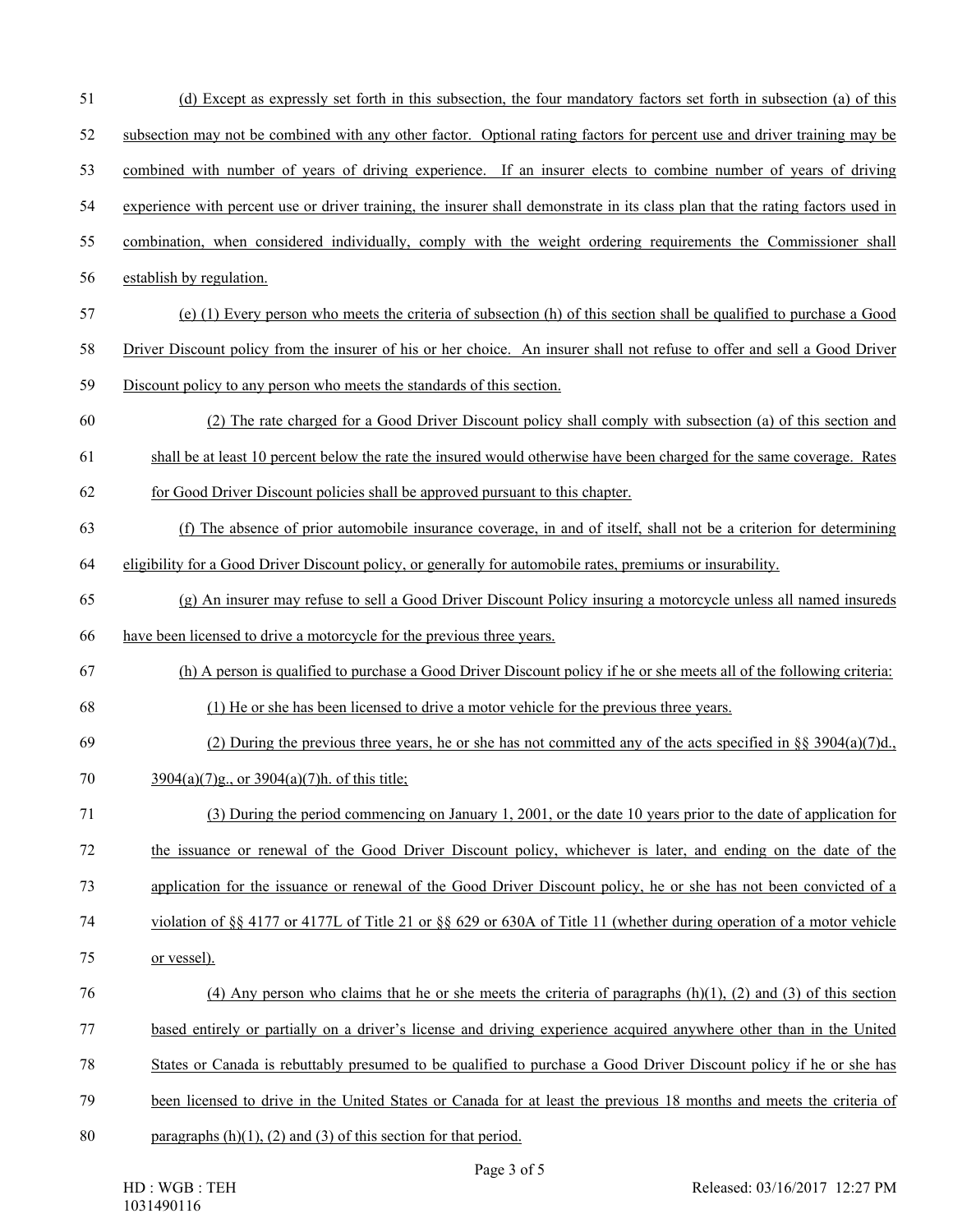#### 81 (i) This section shall become operative on January 1, 2018. The Commissioner shall adopt regulations

- 82 implementing this section and insurers may submit rate filings pursuant to this chapter which comply with those regulations
- 83 prior to that date, provided that no such rate filing shall be approved prior to that date.
- 84 Section 2. Amend §3903, Title 18 of the Delaware Code by making deletions as shown by strike through and 85 insertions as shown by underline as follows:
- 86 § 3903 Cancellation or nonrenewal of automobile policy; definitions; scope.
- 87 (c)(1) Notwithstanding  $\S$  3911 of this title, the transfer of a policyholder between authorized insurers within the 88 same insurance group is not a cancellation or nonrenewal if the policyholder's premium does not increase and the 89 policyholder does not experience a reduction in coverage. A policyholder so transferred must be provided with written 90 notice of the transfer.
- 91 (2) A transfer under this subsection shall be treated as a renewal for purposes of the use of credit information
- 

# 92 pursuant to Chapter 83 of this title.

- 93 (3) The notice required under this subsection shall be made no less than 20 days before the effective date of 94 the proposed transfer. The notice may be a part of a renewal form sent to the policyholder renewing the coverage by 95 the new insurer.
- 96 Section 3. Amend Chapter 39, Title 18 of the Delaware Code by making deletions as shown by strike through and
- 97 insertions as shown by underline as follows:
- 98 § 3919 Good Driver Discounts; Minimum Financial Responsibility Coverage Policies.
- 99 (a) An insurer issuing policies as described in  $\S 3903(a)(3)$  of this title shall, as a condition of obtaining and
- 100 maintaining a certificate of authority to transact the business of insurance in this state, offer to persons who qualify for a
- 101 good driver discount pursuant to § 2535 of this title automobile liability coverage in the minimum financial responsibility
- 102 coverage amounts specified in § 2118(a) of Title 21 of the Delaware Code, and sell that coverage to those who request it.
- 103 (b) In soliciting the issuance or renewal of a policy of automobile liability insurance, an insurer, broker, agent or
- 104 any other employee of the insurer shall disclose to persons eligible for a good driver discount the minimum financial
- 105 responsibility coverage amounts required pursuant to § 2118(a) of Title 21 of the Delaware Code, and that the insurer is
- 106 legally required to furnish coverage in those minimum amounts, if requested.
- 107 (c) Nothing in this section shall be construed to affect any obligation imposed on any insurer by law to offer and
- 108 sell any other kind or amount of insurance.
- 109 Section 4. Amend §8302, Title 18 of the Delaware Code by making deletions as shown by strike through and
- 110 insertions as shown by underline as follows:

HD : WGB : TEH 1031490116